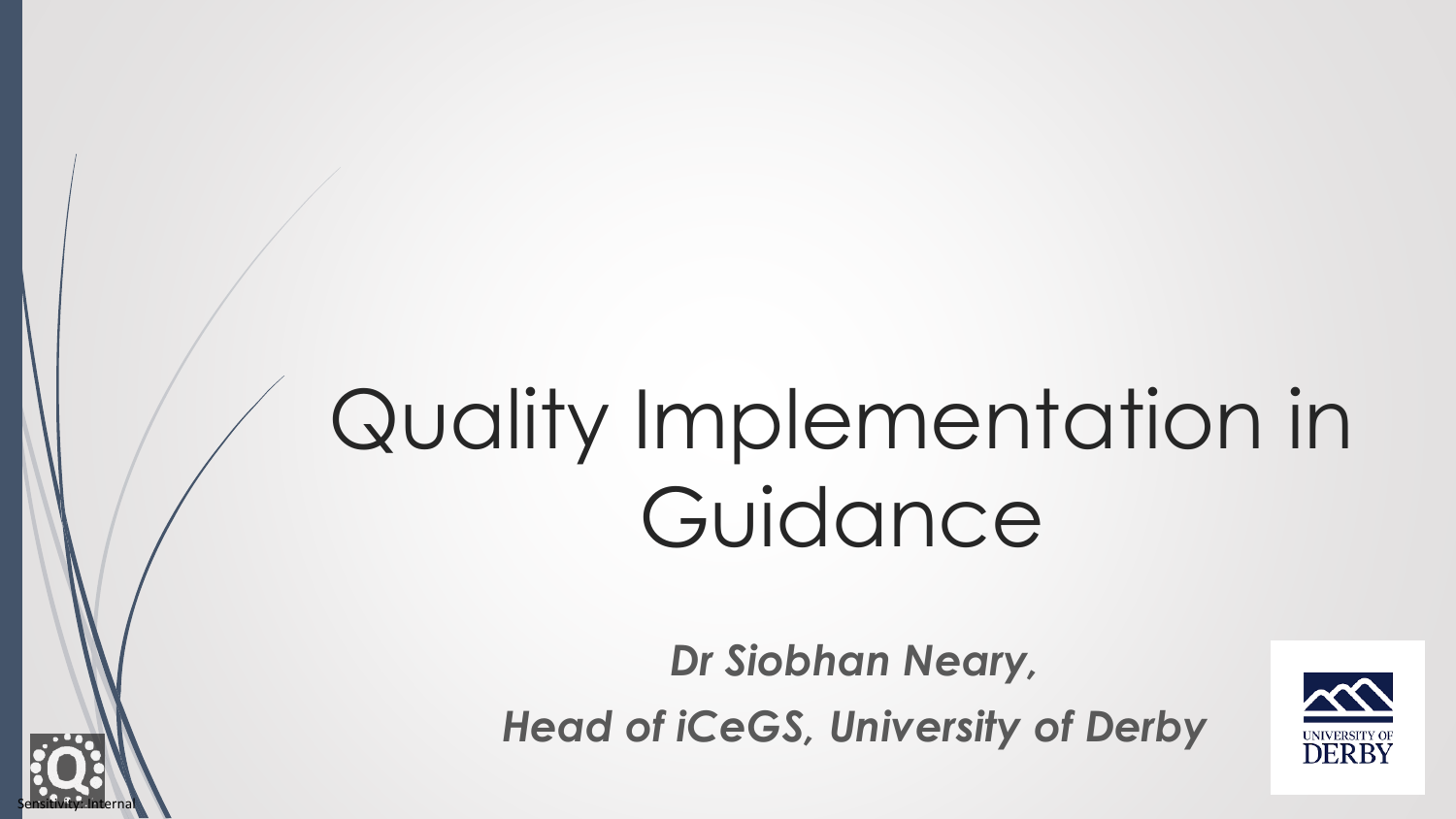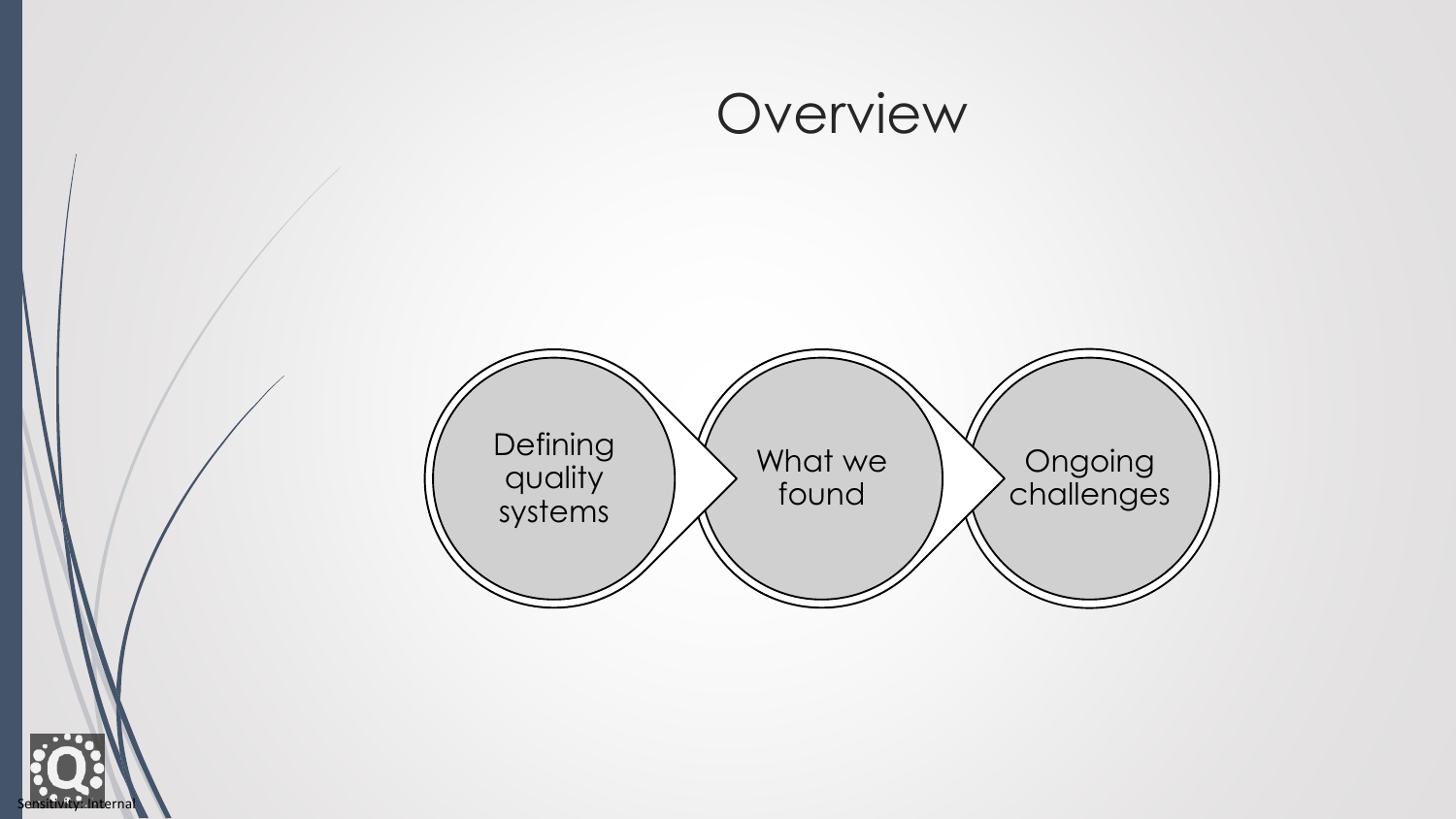# Objectives of the O1 research

- $\blacksquare$  To identify the usage and spread of transnational and national quality standards and frameworks
- Explore different quality approaches within the partner countries
- Challenges of implementation
- Domains covered by standards
- Best practices identified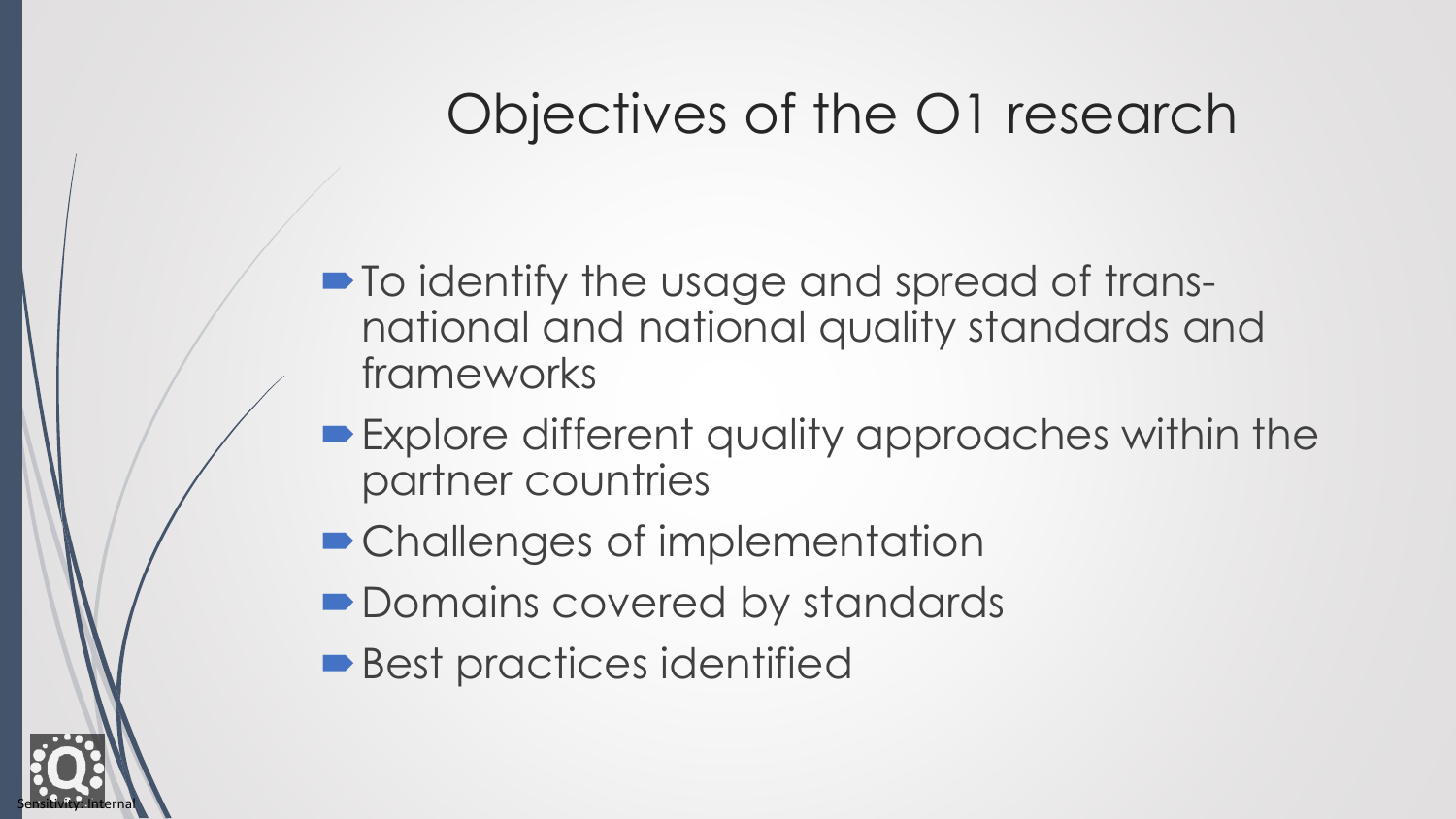# **Definitions**

- **Quality assurance** includes: planning, implementation, evaluation, reporting, and quality improvement, implemented to ensure that guidance activities (content of programmes, design, assessment and validation of outcomes, etc.) meet the quality requirements expected by stakeholders.
- **Quality standards** are the standard(s) an organisation sets for its key business operations. These clarify what an organisation expects of its employees in delivering these operations and what a client can expect when using the service. They can:
	- define the career sector, its membership and its services;
	- recognise the diverse skills and knowledge of career practitioners;
	- guide practitioner entry into the sector;
	- provide a foundation for designing career practitioner training;
	- provide quality assurance to the public and other stakeholders in the sector; and/or
	- create an agreed terminology for the sector.

ELGPN (2014)

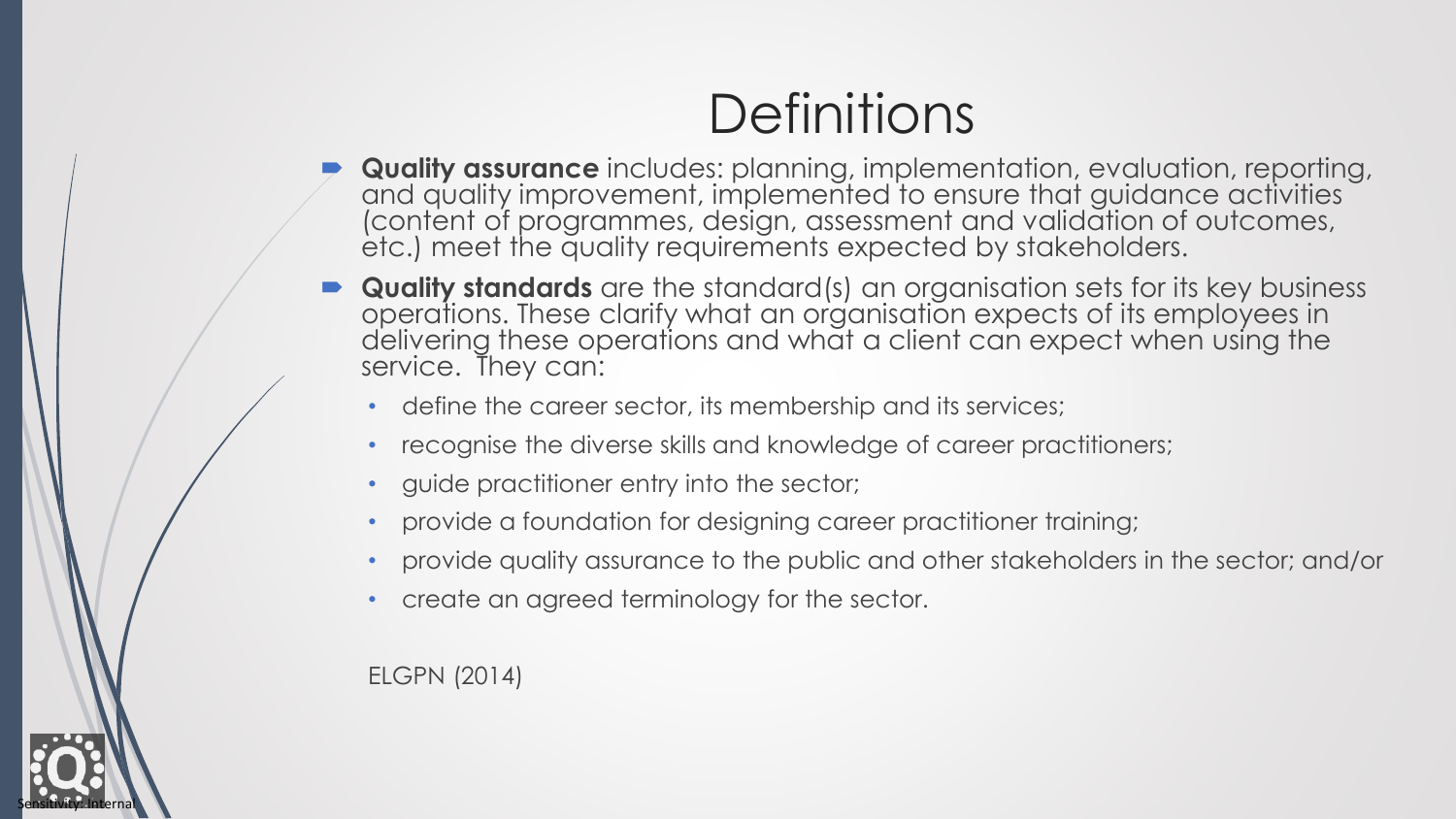## Purpose of the analytical paper



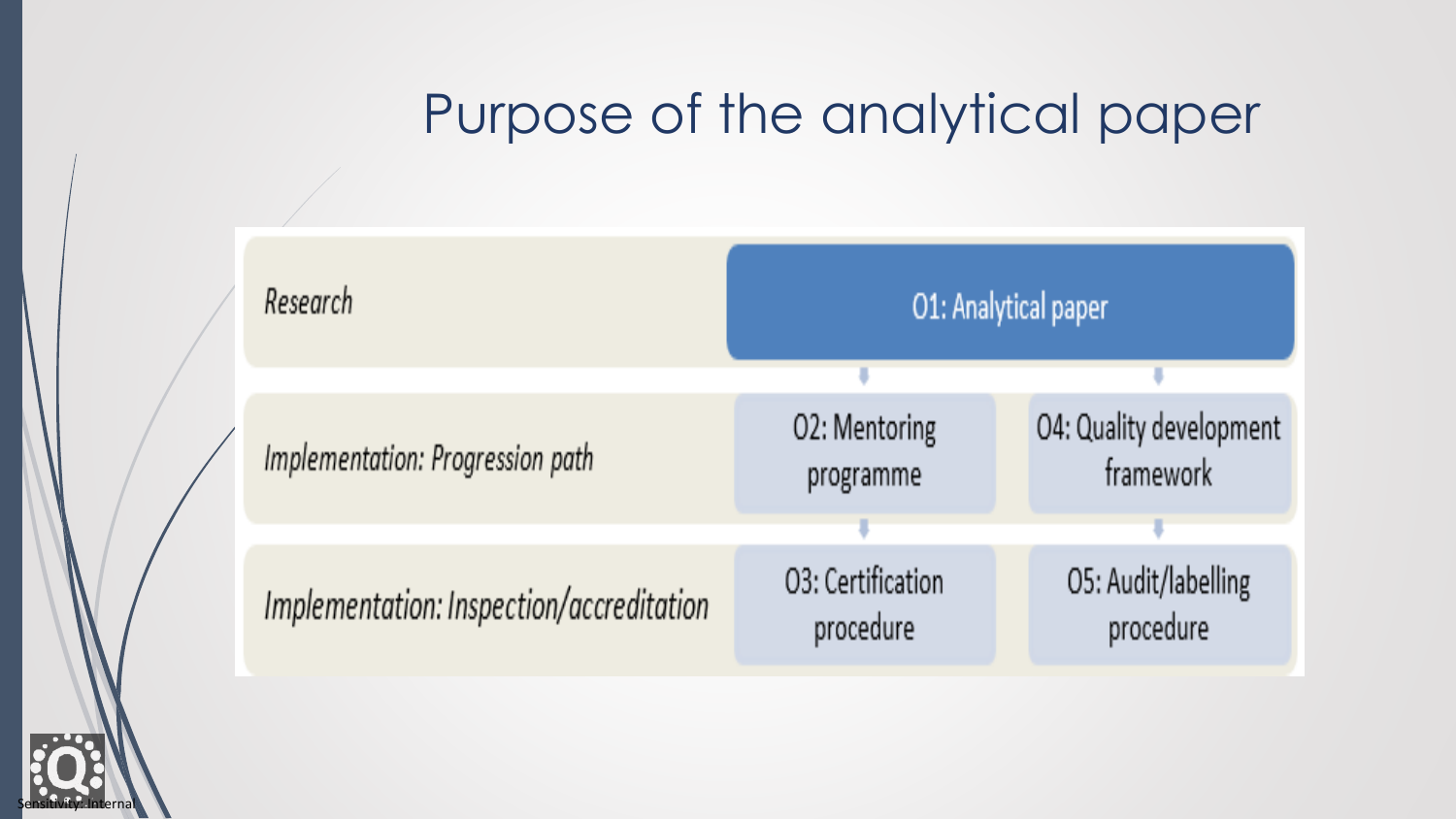### Quality assurance in career guidance

The ELGPN (2012) recommended that quality assurance should be one of key features of a lifelong guidance system, recommending that there should be:

- clear professional standards established for guidance practitioners working in a variety of different roles in different sectors;
- standards linked to career progression routes for guidance practitioners; which include progression to and from related occupations;
- $\blacksquare$  organisational quality standards;

- citizen/user involvement in the definition of quality and the design, implementation and evaluation of guidance services;
- a clear and public statement of citizen entitlement to guidance services; and
- the ongoing development of the evidence base in career guidance.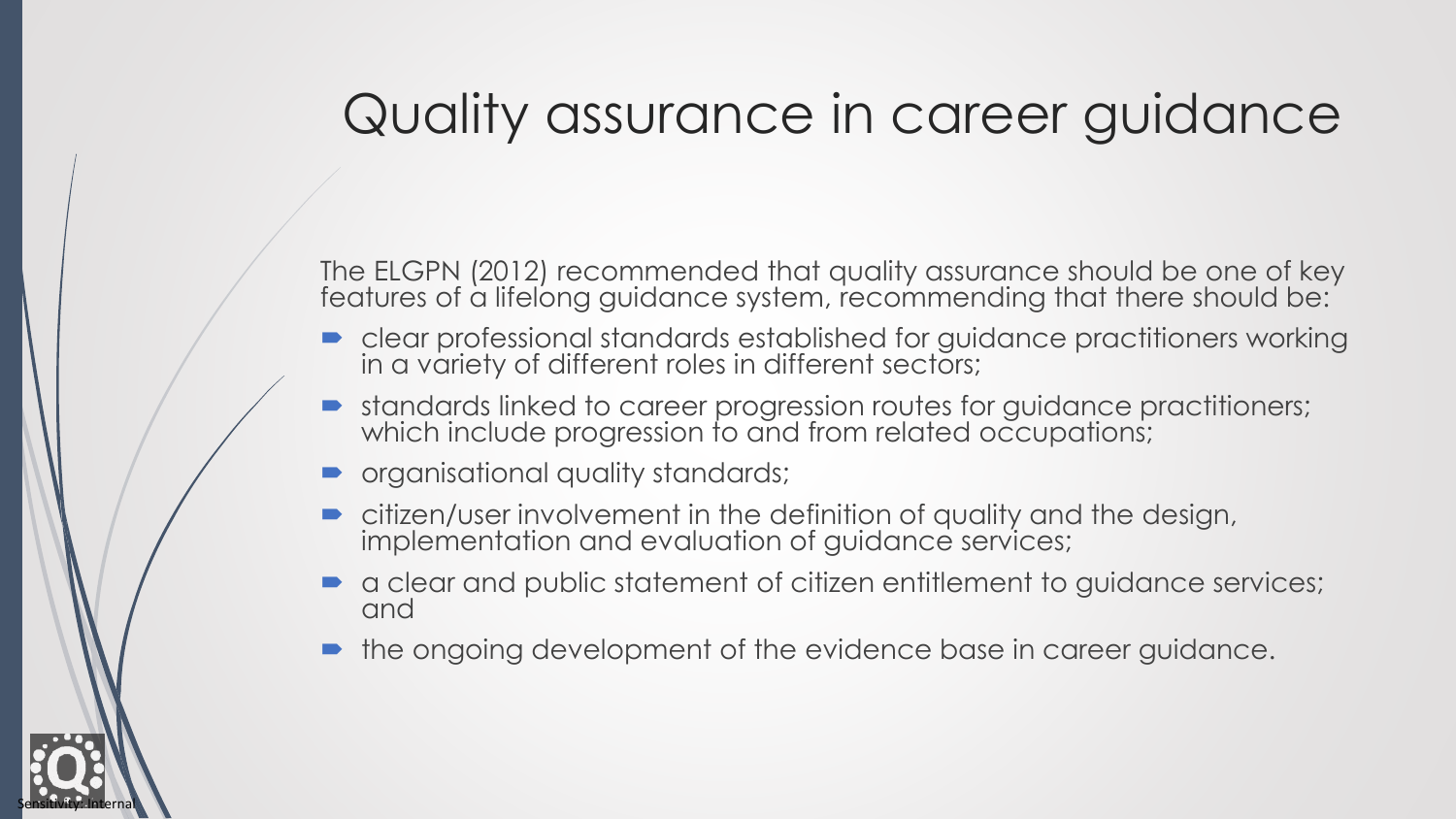

# The findings

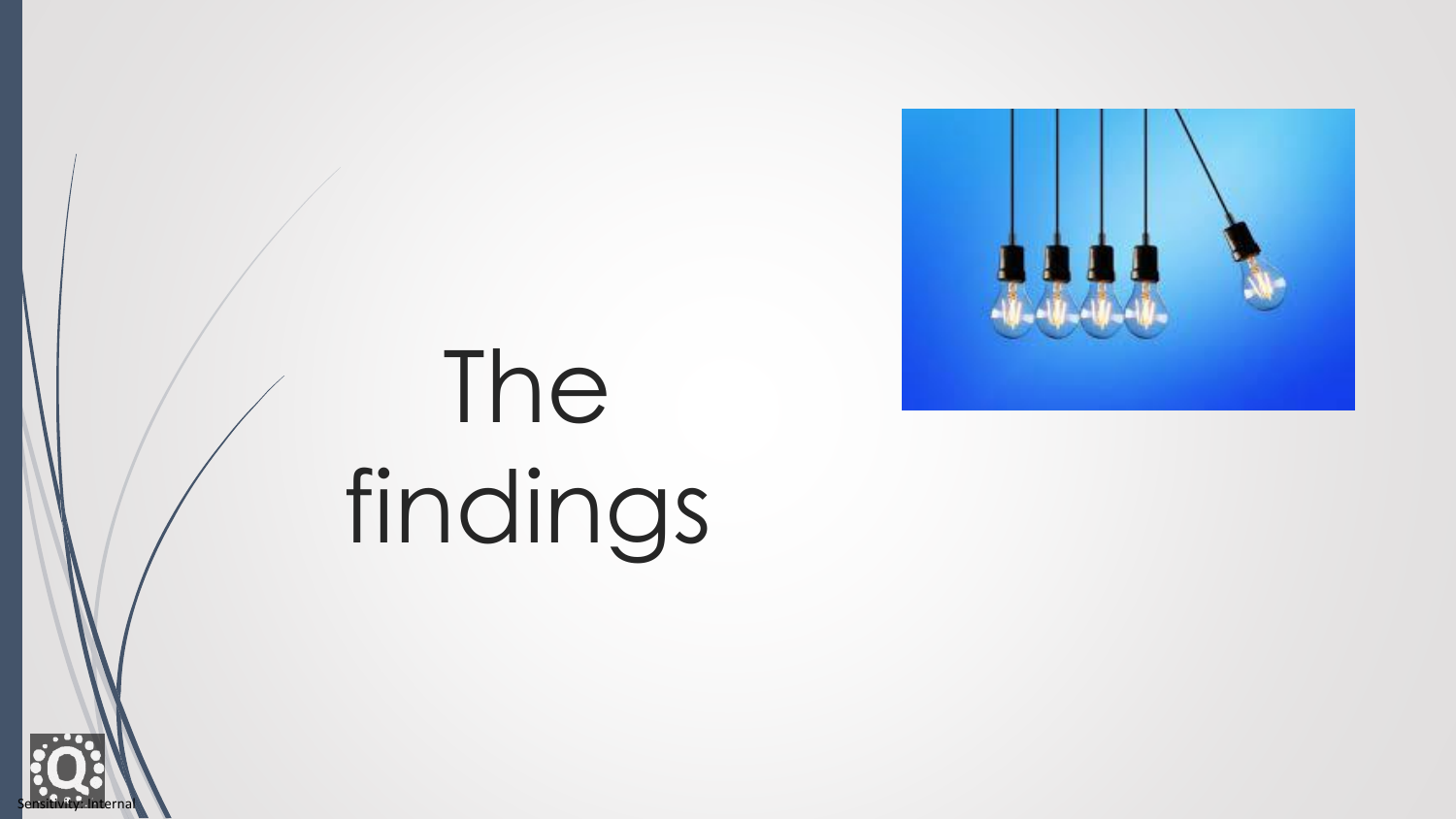### How many QS were analysed?

| <b>Partner Country</b> | <b>Number of</b><br>Submissions |
|------------------------|---------------------------------|
| <b>The Netherlands</b> | $\boldsymbol{\varLambda}$       |
| Germany                | $\overline{6}$                  |
| <b>Norway</b>          |                                 |
| <b>Czech Republic</b>  | 3                               |
| <b>England</b>         | $\overline{2}$                  |
| Slovakia               | $\overline{2}$                  |
| <b>Austria</b>         | 3                               |
| <b>Total</b>           | 21                              |

*Table 1. Submissions per partner country.*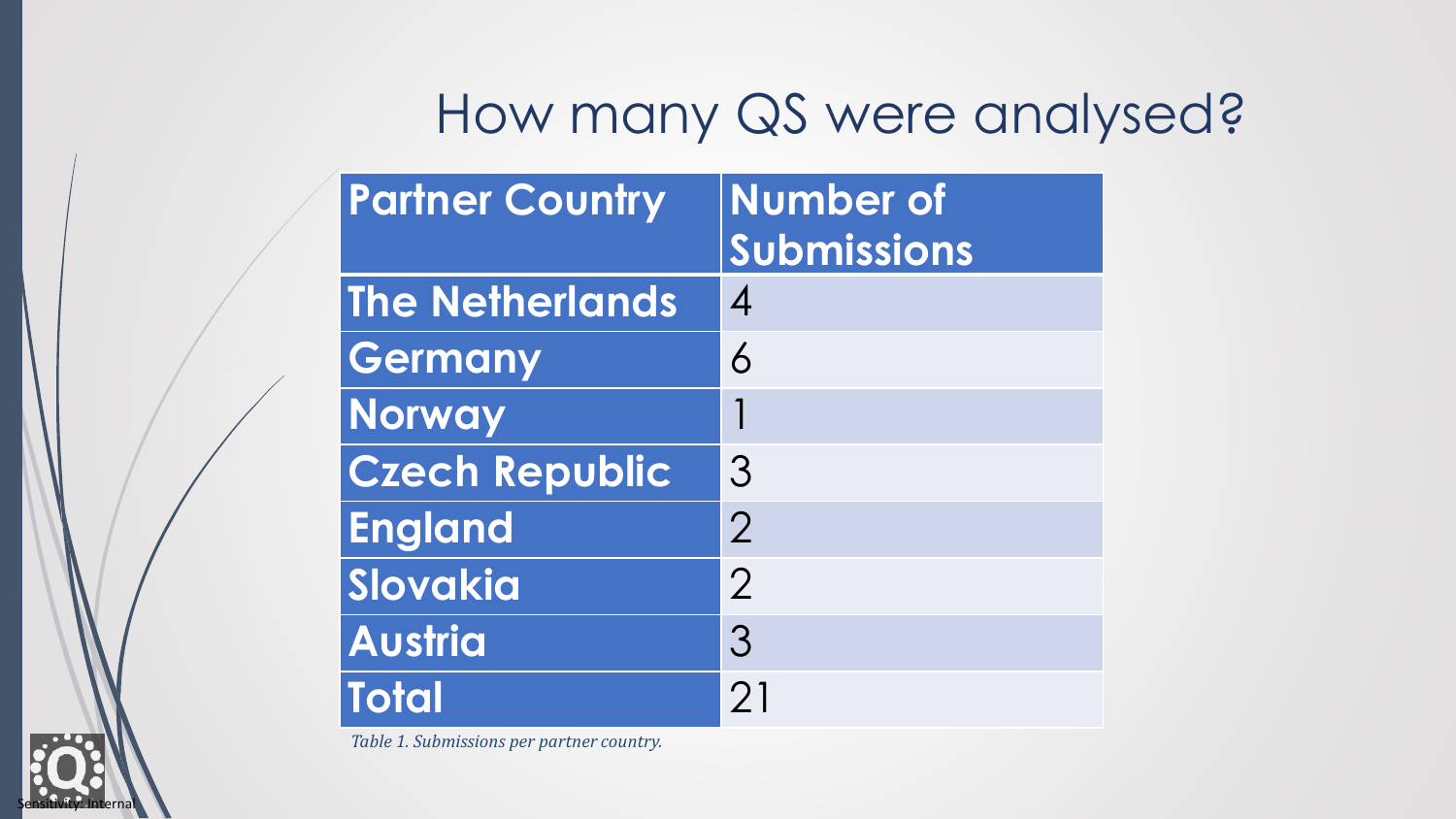#### QS for Individuals

#### • 7 QS submitted were for individuals.

- Average number of 448 individuals per QS.
- Large amount of variation of how many individuals with QS. Smallest had 40 individuals with the QS and largest having1400 with QS.

#### QS for organisations

- 12 QS submitted were for organisations.
- Average number of 415 organisations per QS.
- Large amounts of variation with organisations with QS. Smallest with 1 organisation and largest with 1823 organisations.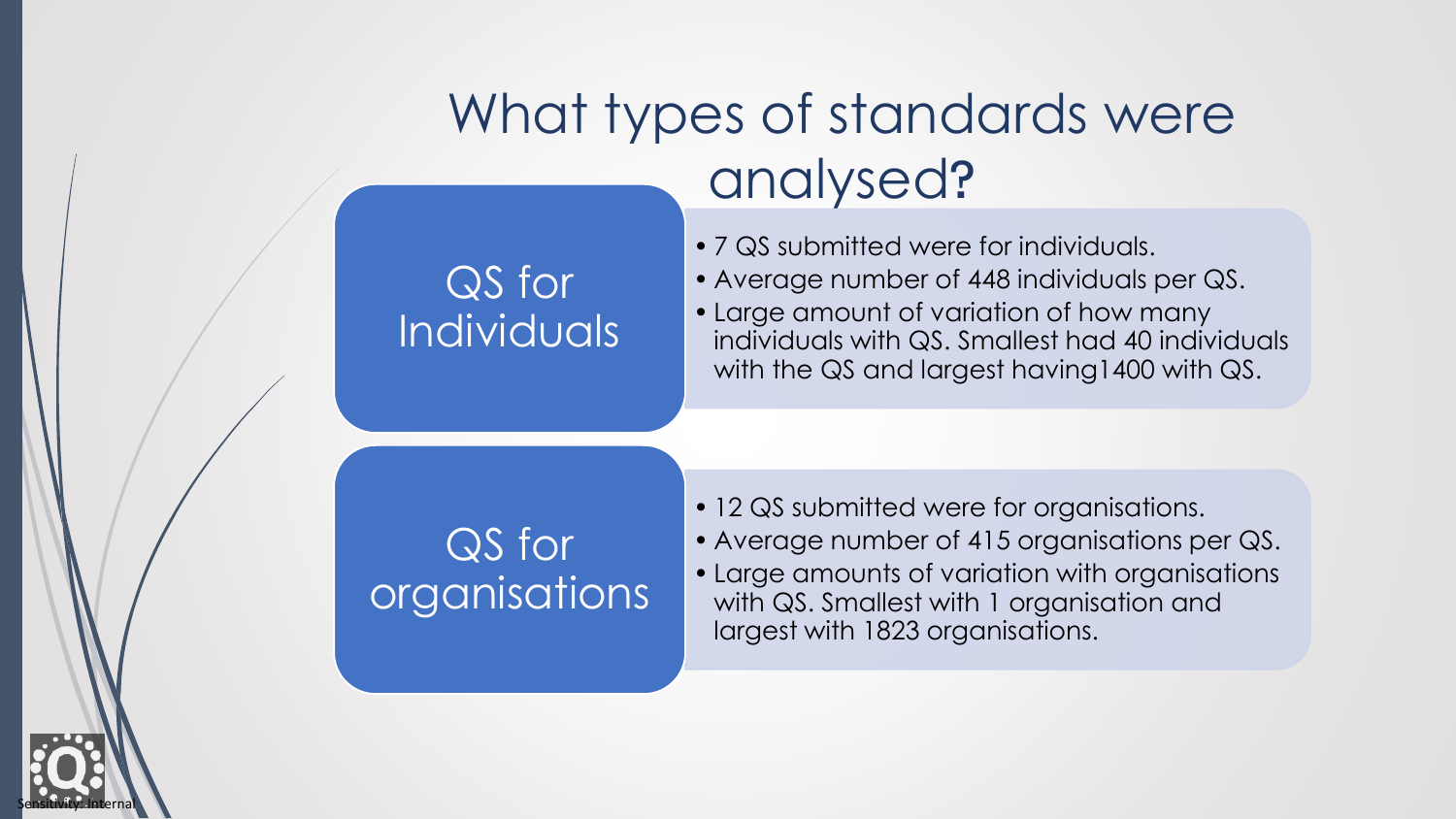Most QS submitted were national awards.

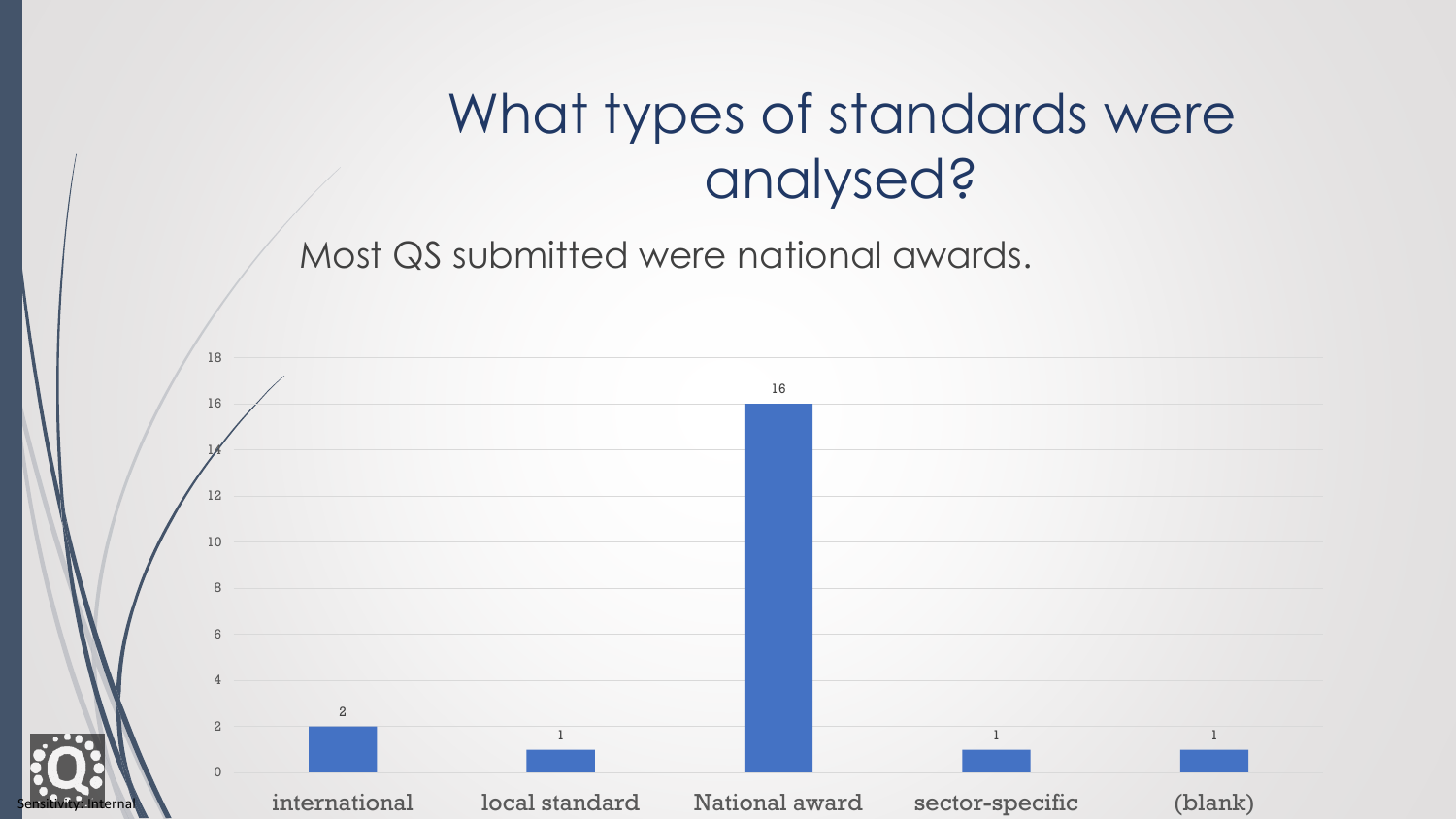3 QS were compulsory

18 QS were not compulsory

Most QS were not compulsory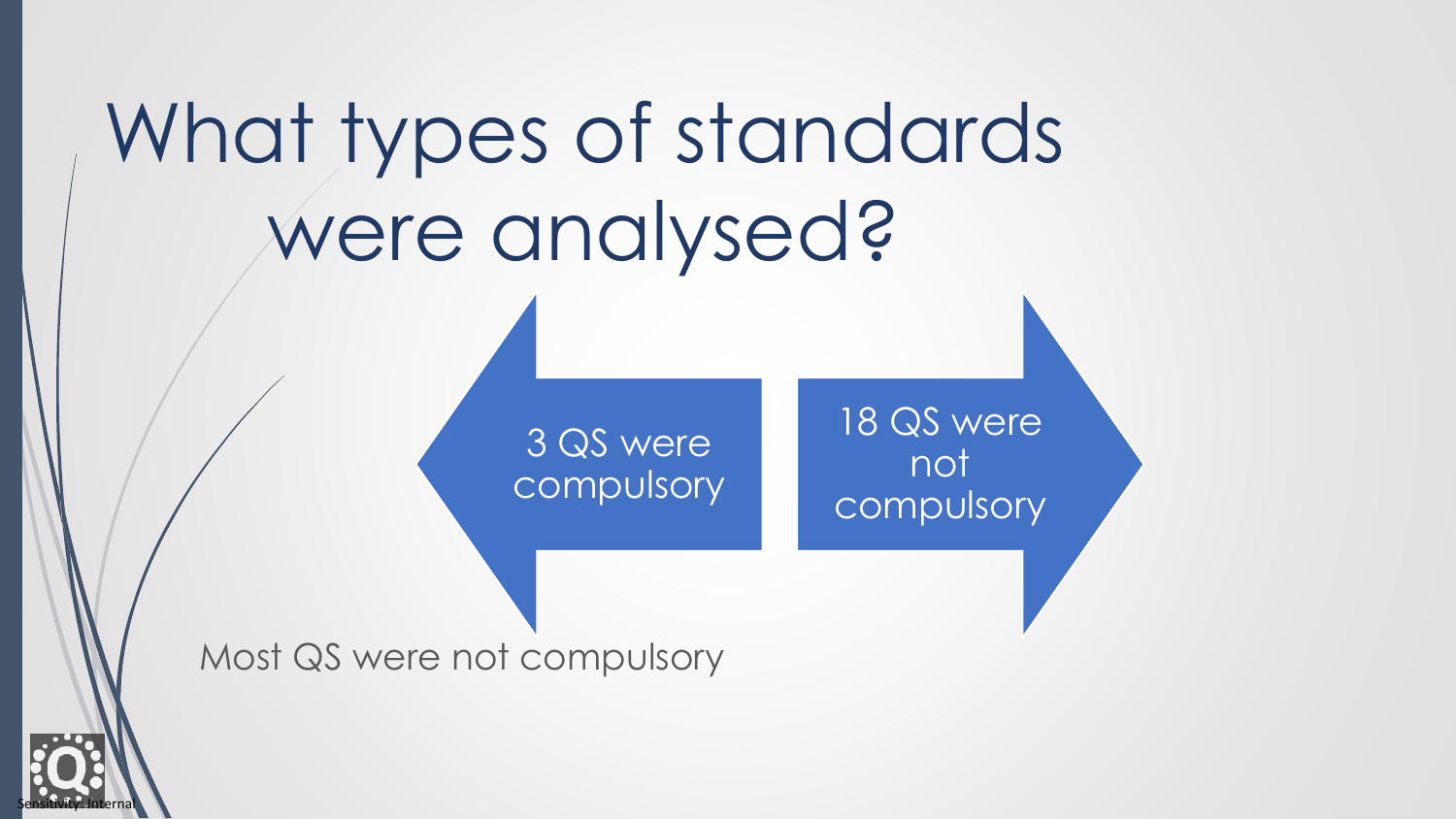Most QS submitted provided services for all ages.



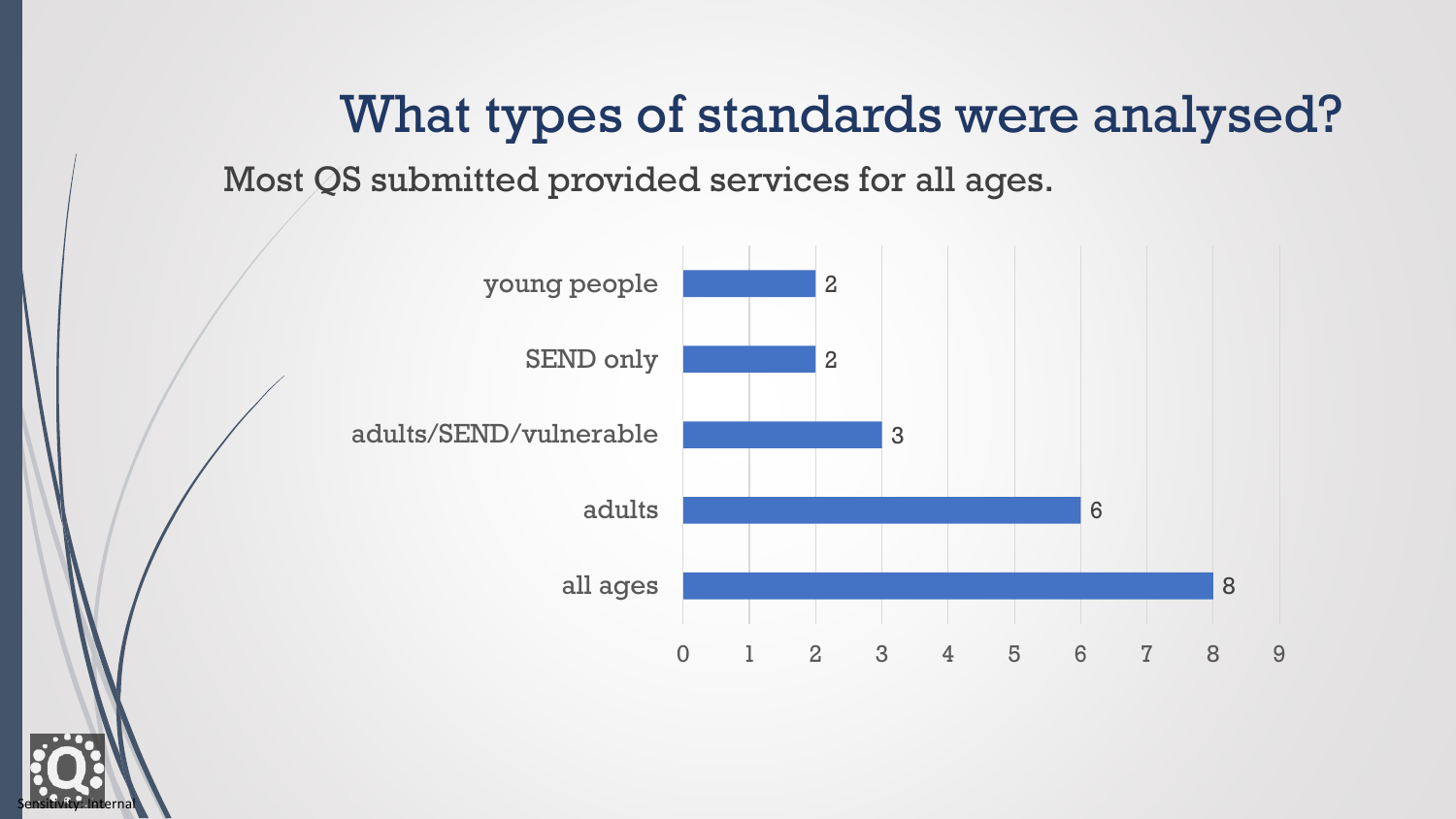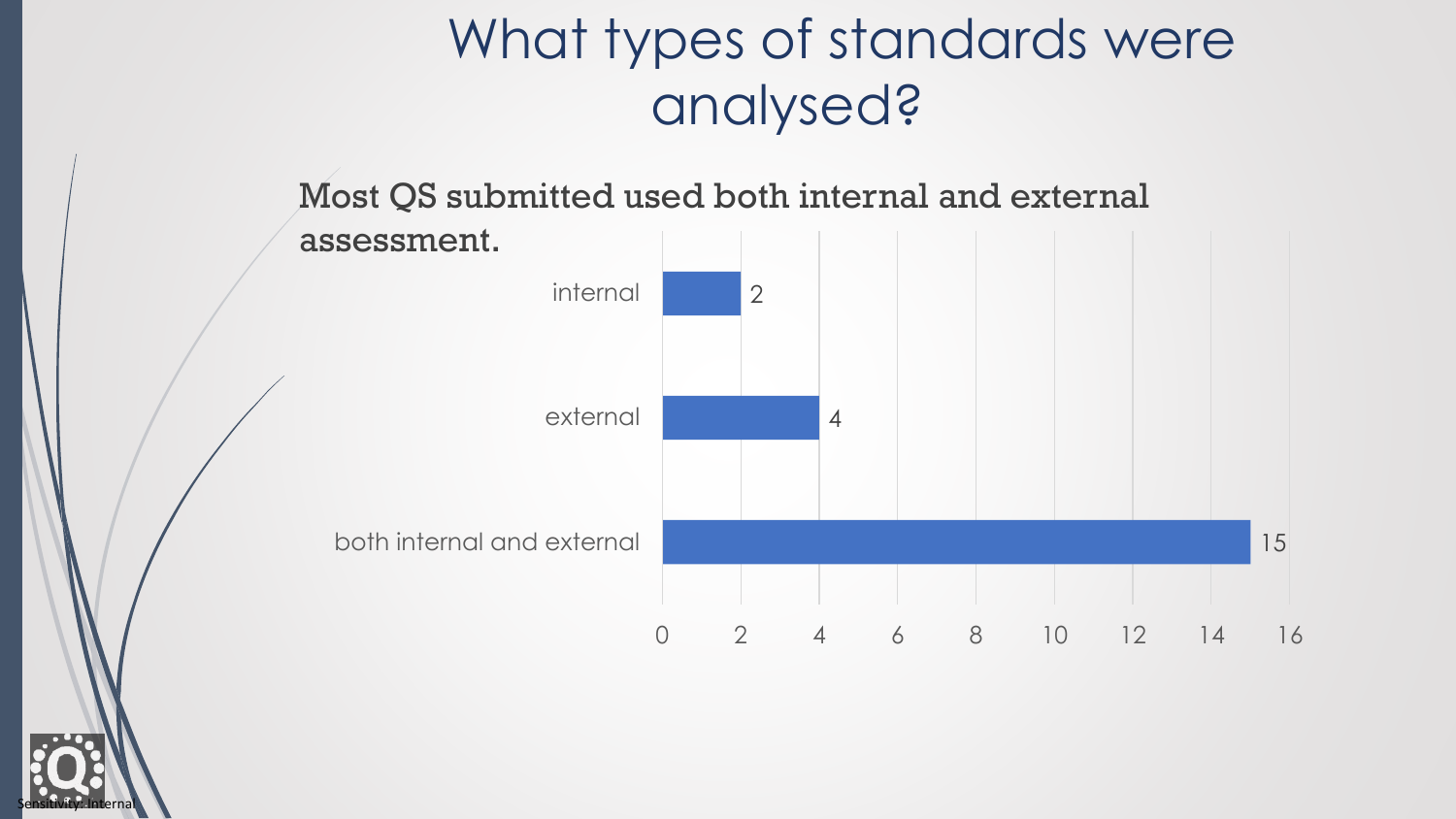#### Most QS submitted used accredited for three years



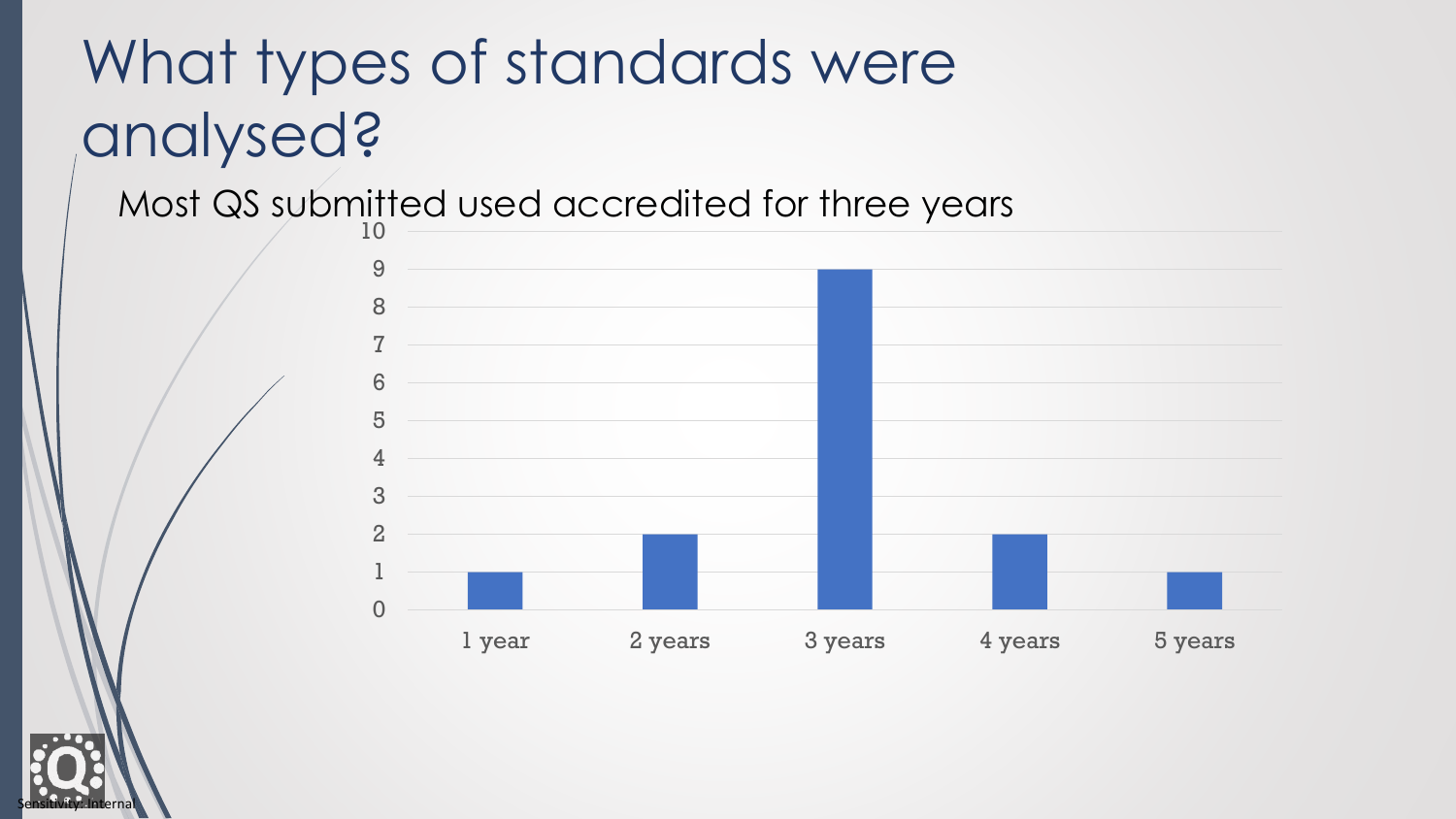The average cost was up to €3267 for QS with costs

5 QS submitted had no associated costs for the organisation/individual.

14 QS submitted had costs ranging from up to €262 to up to €7,500

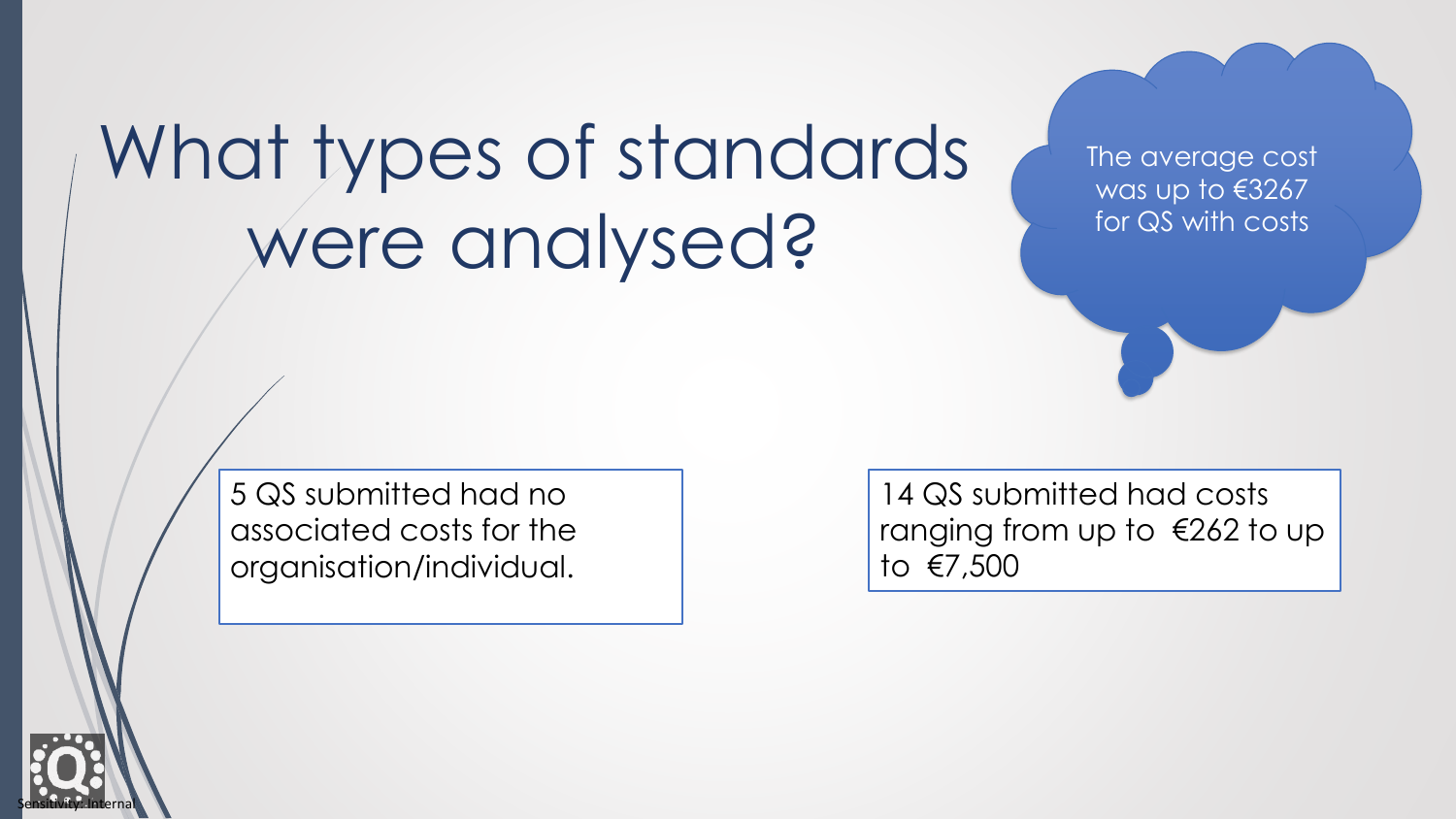Only 14% of quality standards audited had a mentoring programme as a part of the accreditation journey for individuals and organisations.

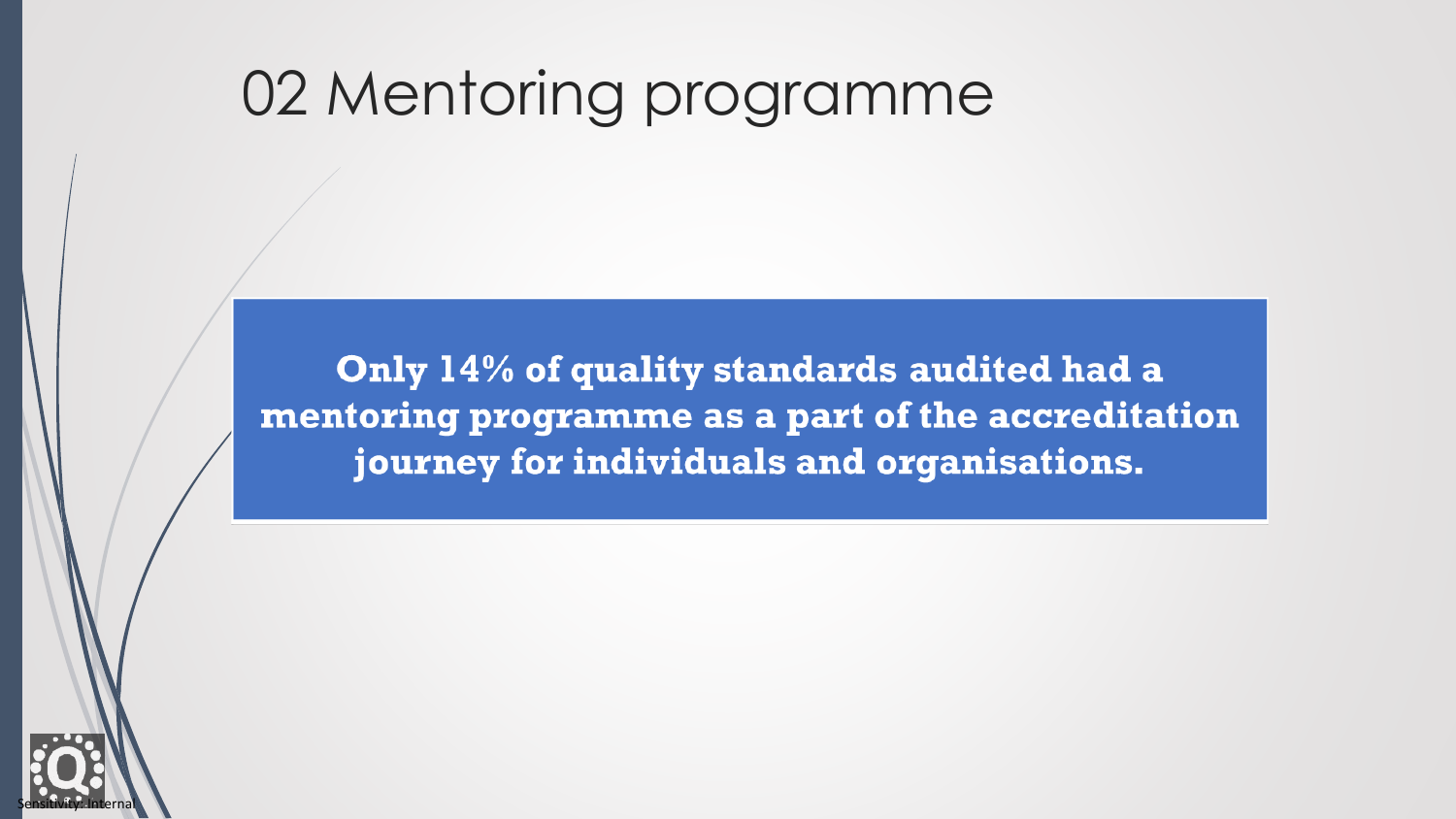Mentoring relationships come in two primary forms:

- **Goal-related (instrumental) support.** This type of mentoring relationship focusses on mentee success and advancement in relation to a set of goals articulated prior to the relationship.
- **Psychosocial (developmental) support.** This type of mentoring relationship focusses on the supporting the mentee as they develop their sense of identity, competence and effectiveness as a professional (Allen, Finkelstein and Poteet, 2009).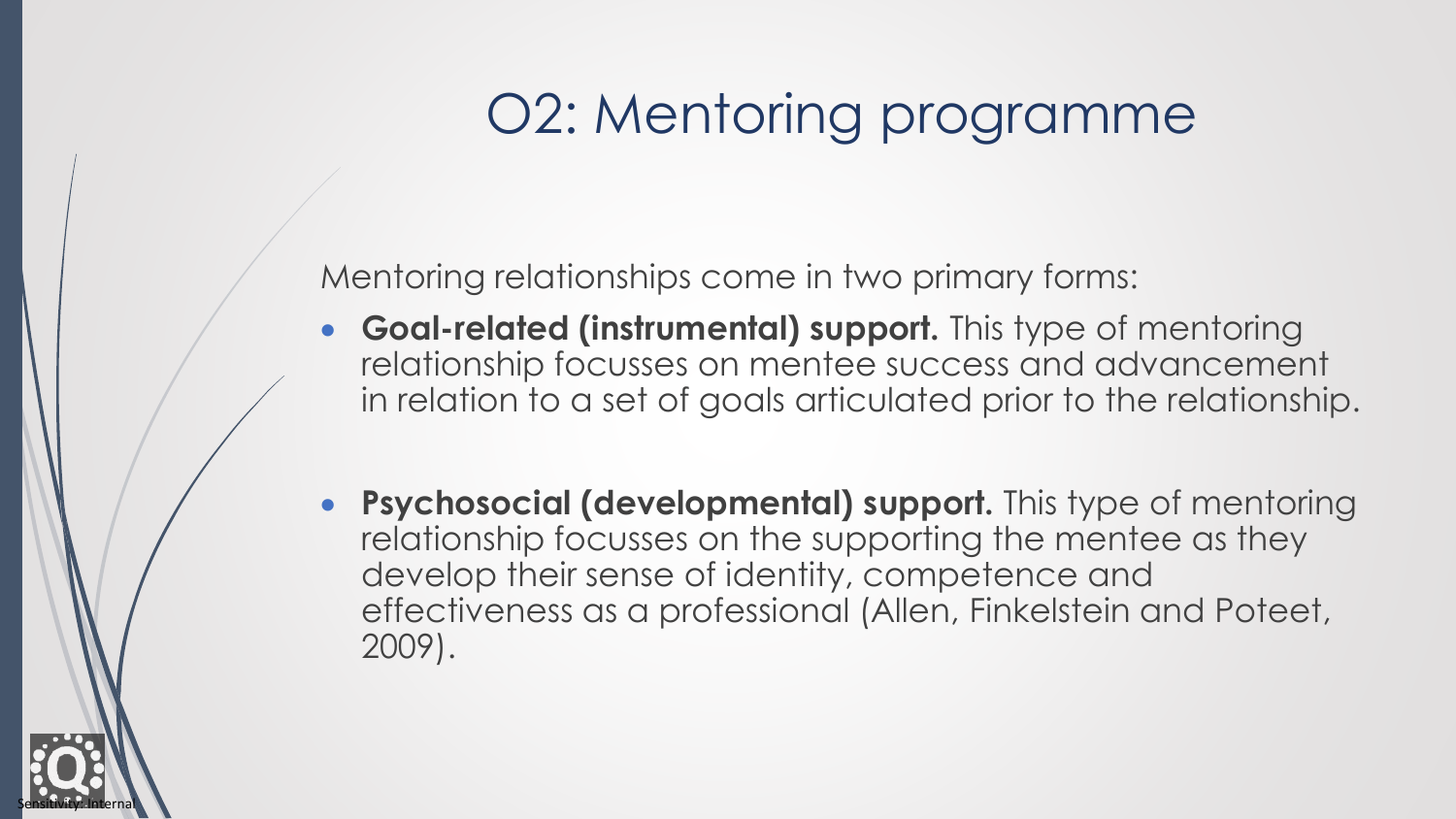While most QS submitted did not have a formal mentoring programme almost all did have bespoke resources to guide individuals/organisations through the process.

> 25% of QS submitted offer more than one resource to support the QS process.

QS resources provided to guide individuals/organisations

| <b>Resource Type</b>                           | <b>Frequency Mentioned</b> |
|------------------------------------------------|----------------------------|
| <b>Guidance</b><br><b>Documents/Checklists</b> | 7                          |
| <b>Workshops</b>                               | 4                          |
| <b>Mentoring</b>                               | 3                          |
| Self assessment tool/online<br>portfolio       | $\overline{2}$             |
| <b>Advisor/supervision</b>                     | $\mathcal{P}$              |
| <b>Case studies</b>                            |                            |
| <b>Webinars</b>                                |                            |
| Telephone/email support                        | 1                          |
| <b>One day Consultancy</b>                     | 1                          |
| <b>Preparation courses</b>                     |                            |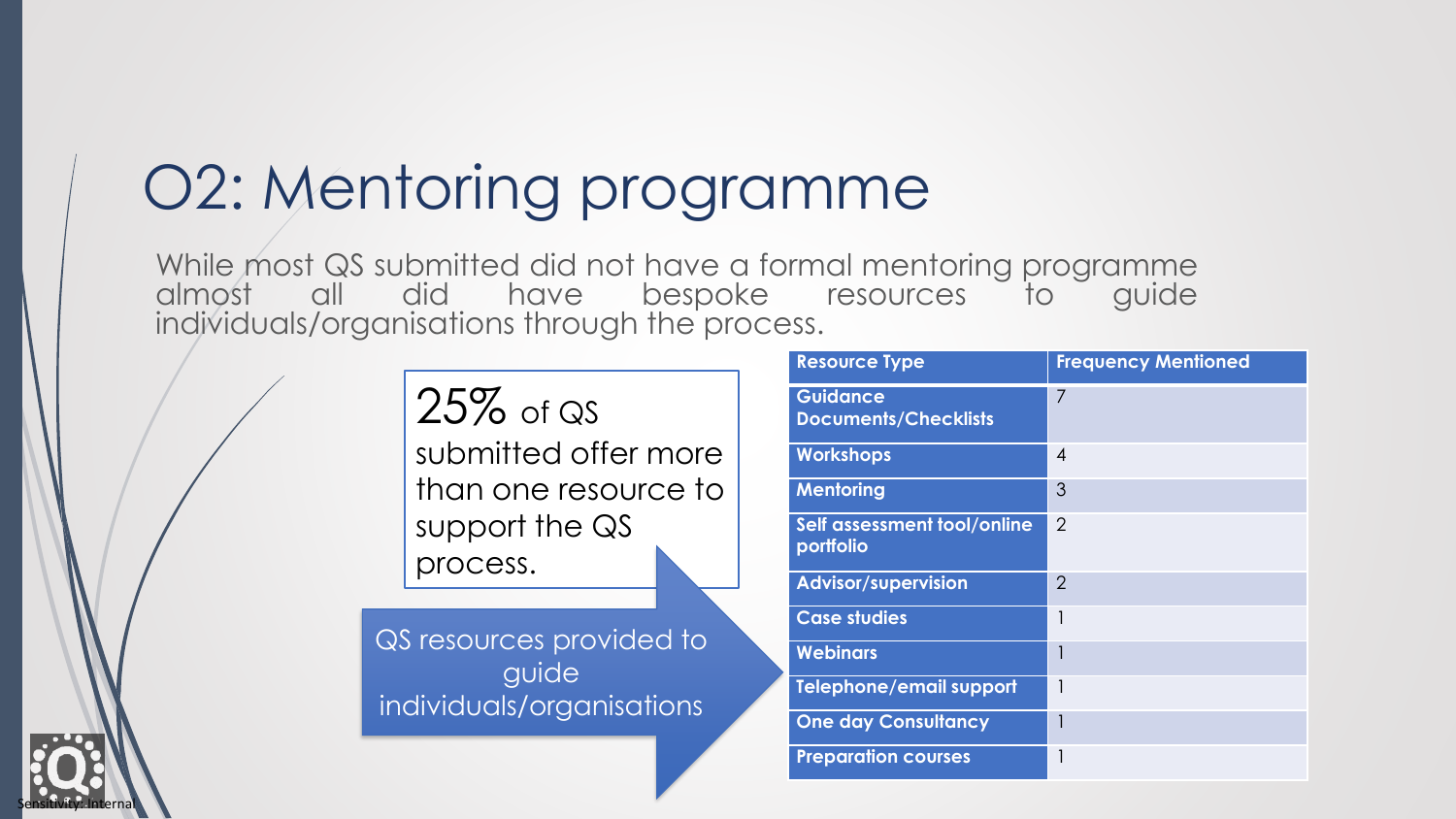Seventeen audit templates provided a list of challenges to implementing their quality standard. There were a variety of challenges listed. These challenges were coded thematically into five broad themes:

- 1. articulating how competencies are met,
- 2. ensuring documentation and all components are completed,
- 3. motivation and interest by individuals and organisations in the quality standard,
- 4. increasing client satisfaction, and
- 5. formalising the certification.

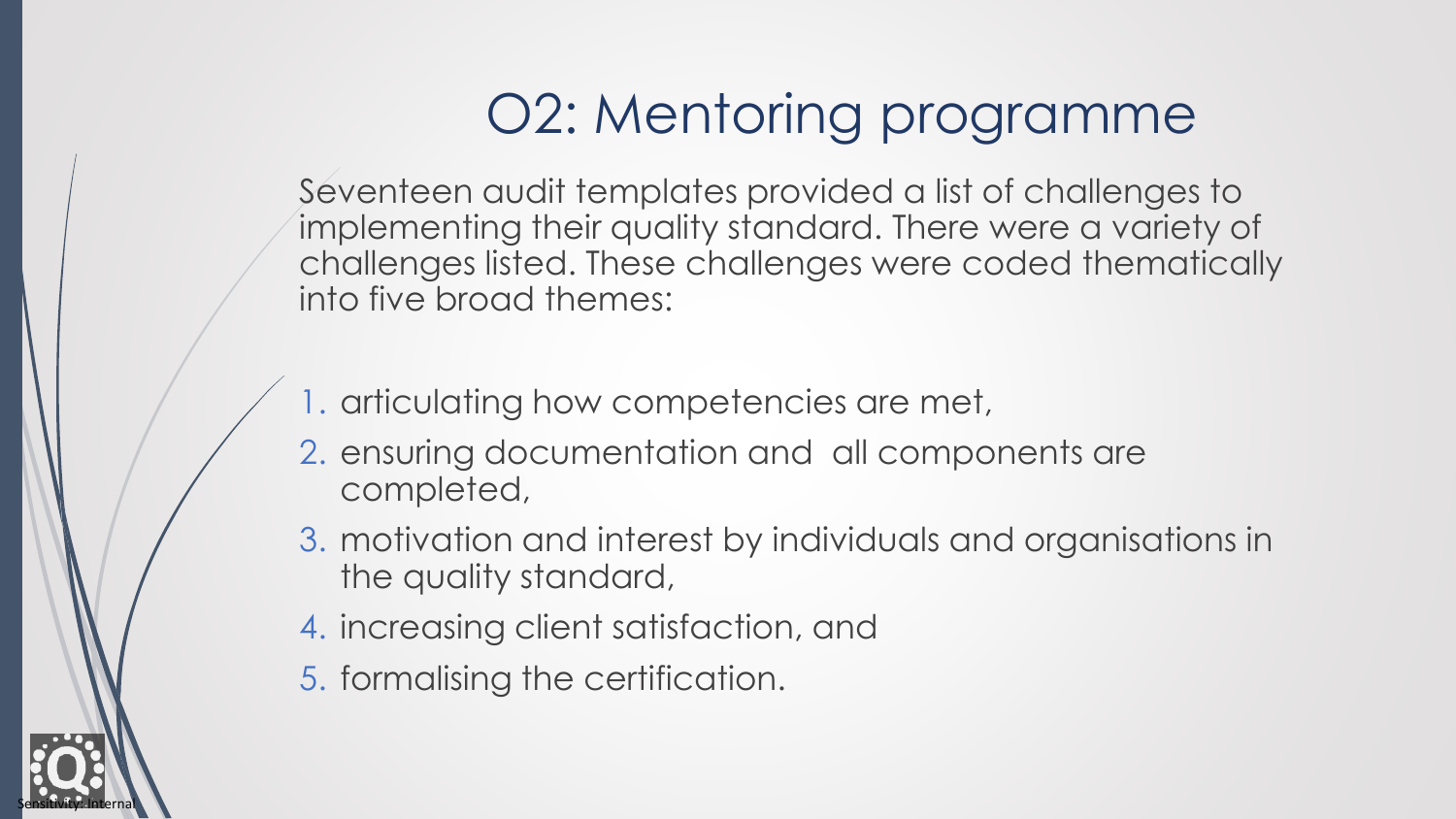What to consider when developing a mentor programme?

- **Context.** The location of mentor-mentee meeting (Karcher, Kuperminc, Portwood, Sipe, and Taylor, 2006). Will the mentoring programmes be faceto-face at the organization? Will the mentoring be conducted online? Will the mentoring programme be a blend of the two?
- **Structure.** The nature of the mentor-mentee relationship. Will the mentoring be one-to-one or group mentoring?
- **Goals.** What are the goals for the programme? Is it successful implementation of the quality standard (instrumental) or will other elements of professional development (developmental) be included?
- **Infrastructure.** The infrastructure for a mentoring programme refers to the recruitment, training and ongoing support for mentors.
- **Frequency.** This refers to the amount (total hours of contact time), intensity (relevant to developmental mentoring) and duration (total length) of the mentoring programme.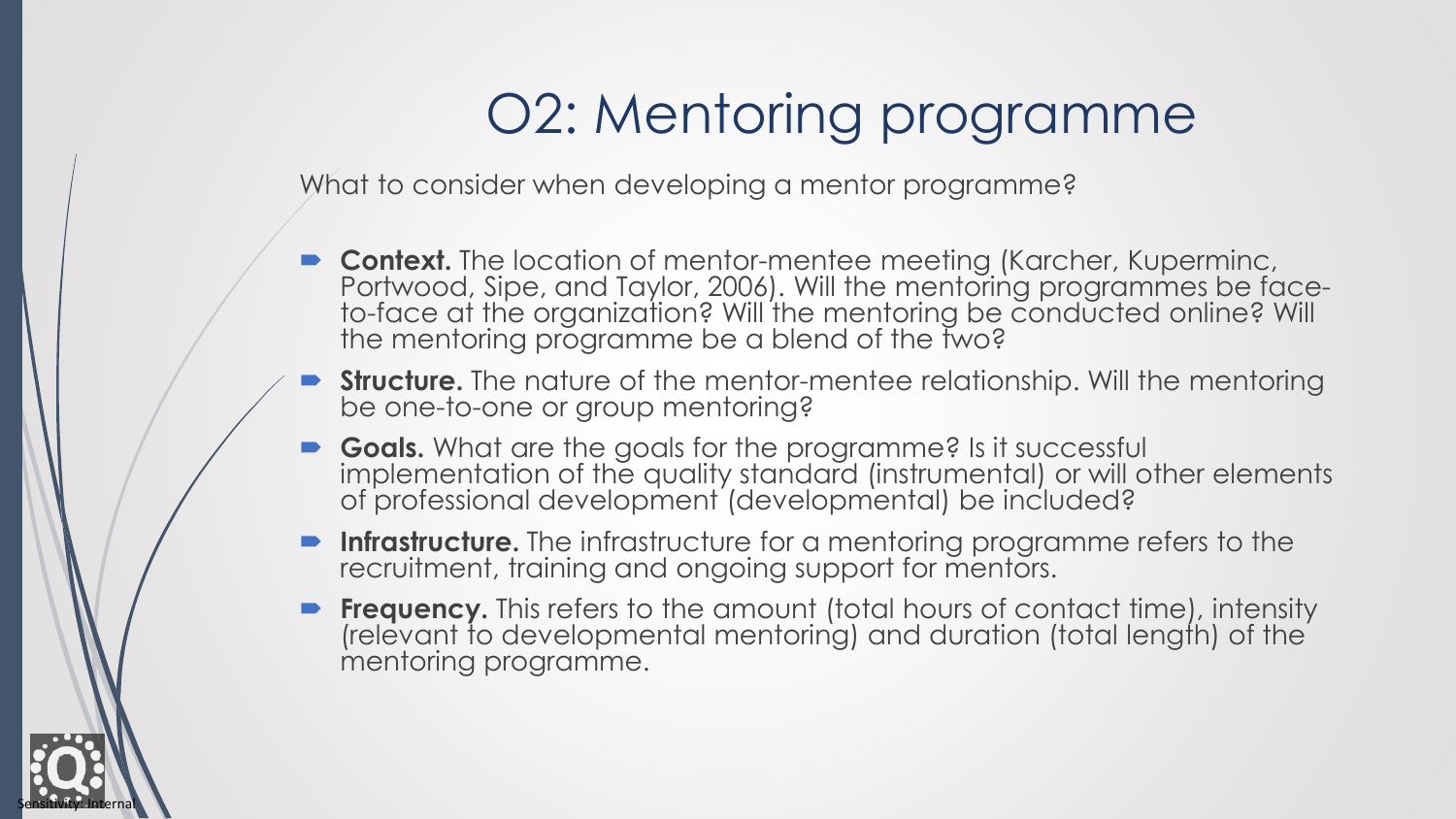# O3: Certification Procedure

Most standards were not compulsory (86%).

Sensitivity: Internal

Certification and approaches to QA in Career Guidance (Hooley and Rice, 2018).

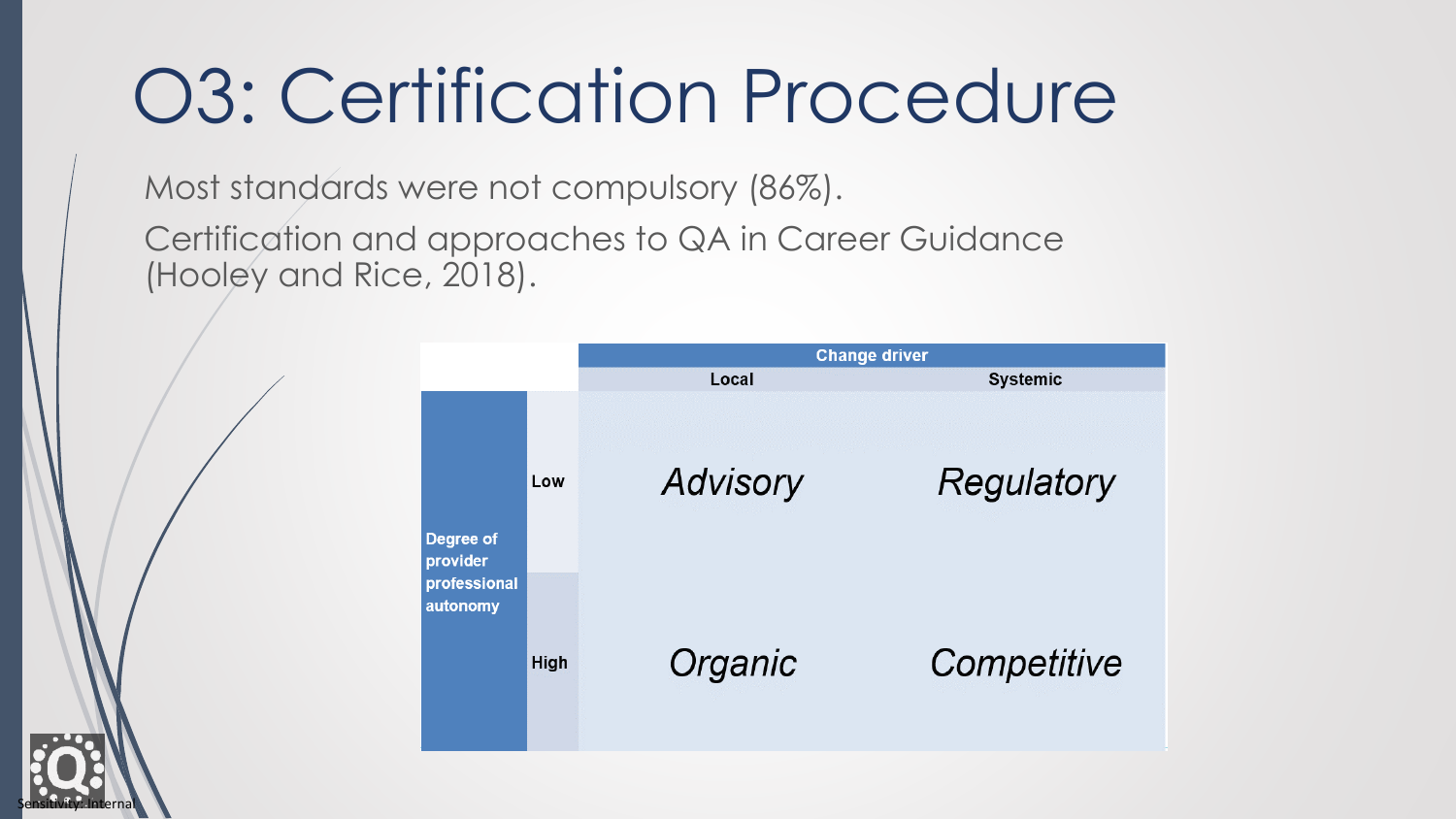# O3: Certification procedure

- **Typical features of the advisory approach include:**
- Models, benchmarks and exemplars of good practice
- **Provision of support for** providers and professionals
- **Driven by moral rather than** legal pressure

Sensitivity: Internal

**Typical features of the organic approach include:**

- Quality is defined by the provider and the professional.
- **Driven by professional values and** the desire to do a good job.
- **Mechanisms include quality** circles, supervisory arrangements, peer observation and mentoring, professional networks and local self-evaluation.
- Involvement of users as coproducers.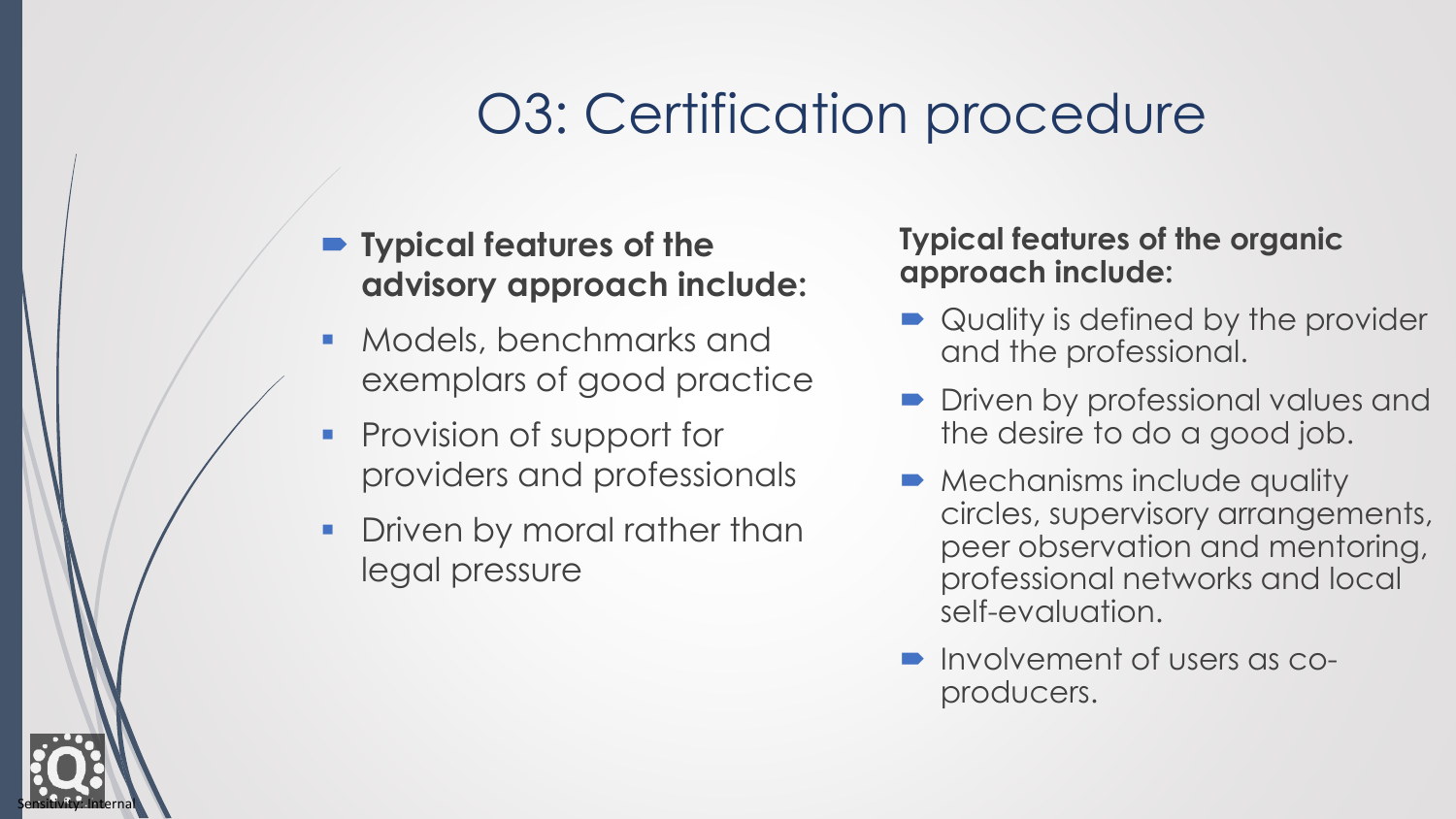# O3: Certification procedure

- **Typical features of the regulatory approach include:**
- **-** Legal requirements and formal standards
- **Inspection regimes**

- **Practitioner registration** (incorporating qualification requirements)
- **Regulations about facilities**
- Regulations around outputs (for example, a requirement that a school or career guidance facility must provide a certain number of individual counselling sessions per year).
- **Typical features of the competitive approach include:**
- Quality driven by customer responses to information on outcomes
- Consumer feedback
- **League tables**
- Outcome focused
- Payment by results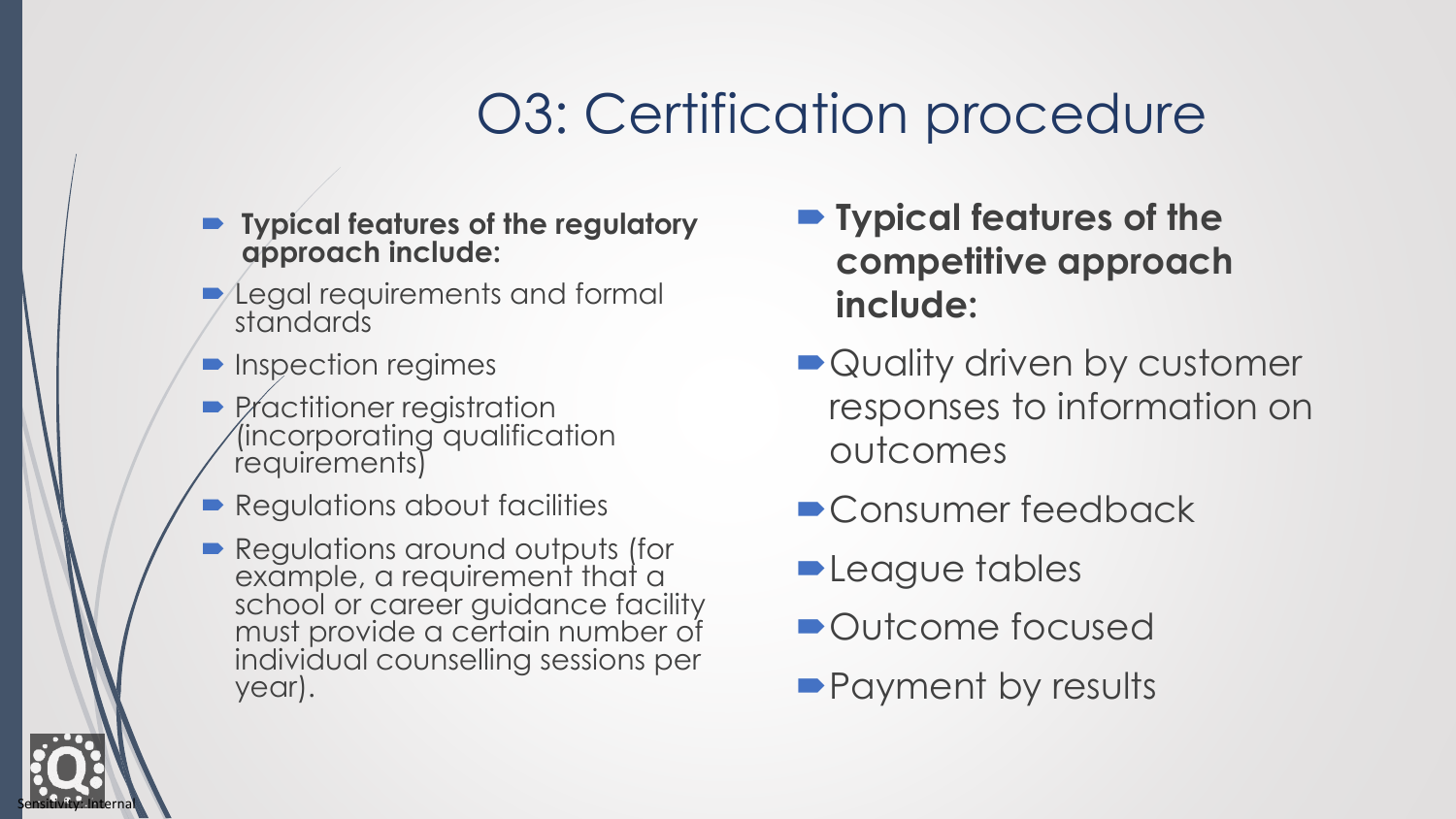# Concluding thoughts

- The notion of quality is a contested concept
- The different approaches are informed by the national context and current policy initiatives
- Quality is the responsibility of multiple stakeholders including practitioners, policy makers and service providers

Sensitivity: Internal

■ Strong professional associations are important to the development of standards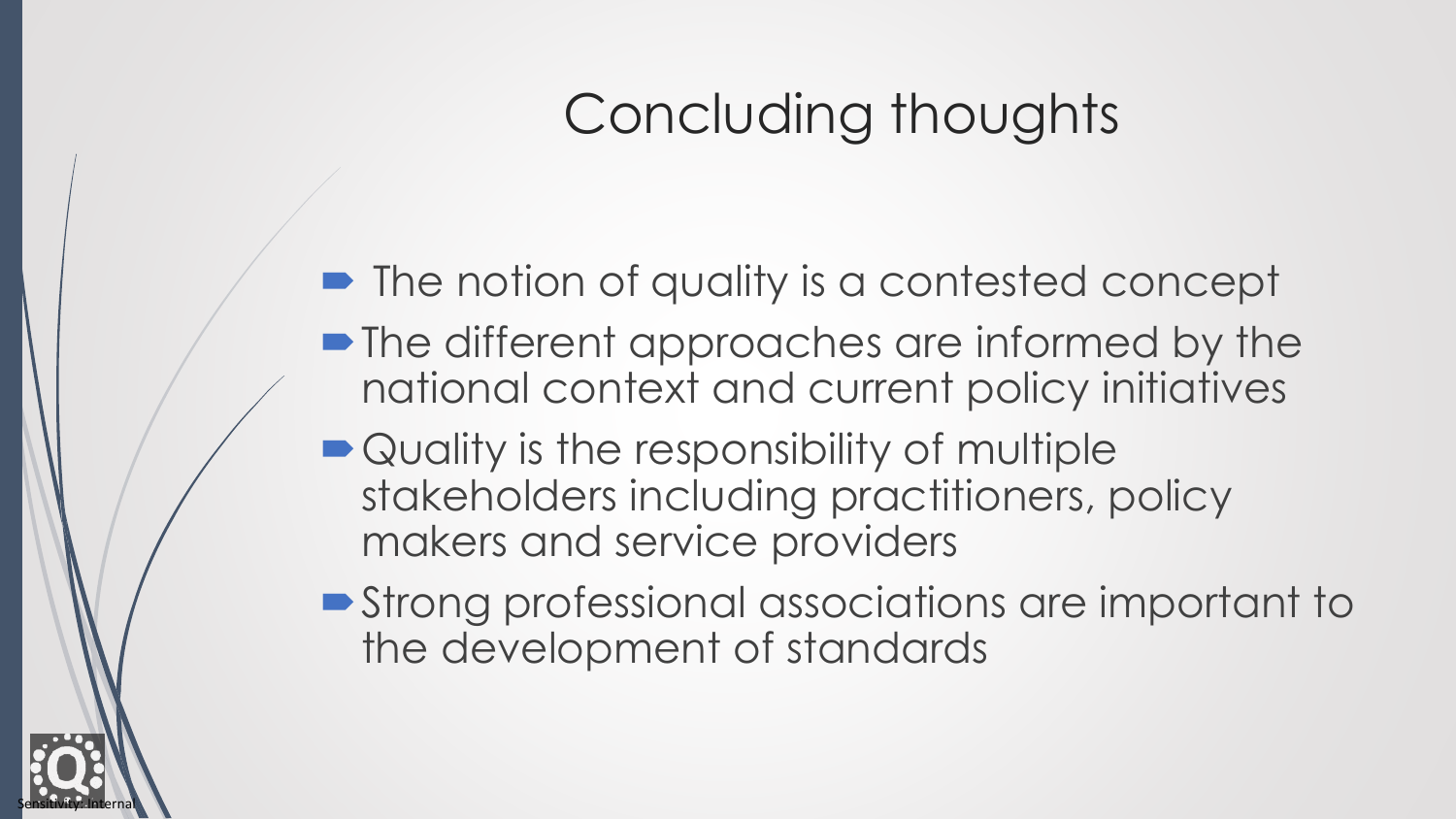## Recommendations

• The definition and development of quality goals requires a common understanding of the issues amongst the actors and stakeholders – it is a negotiated process

- Quality needs continuity and security to grow and be sustainable
- **-Legislative and mandatory requirements** encourage engagement

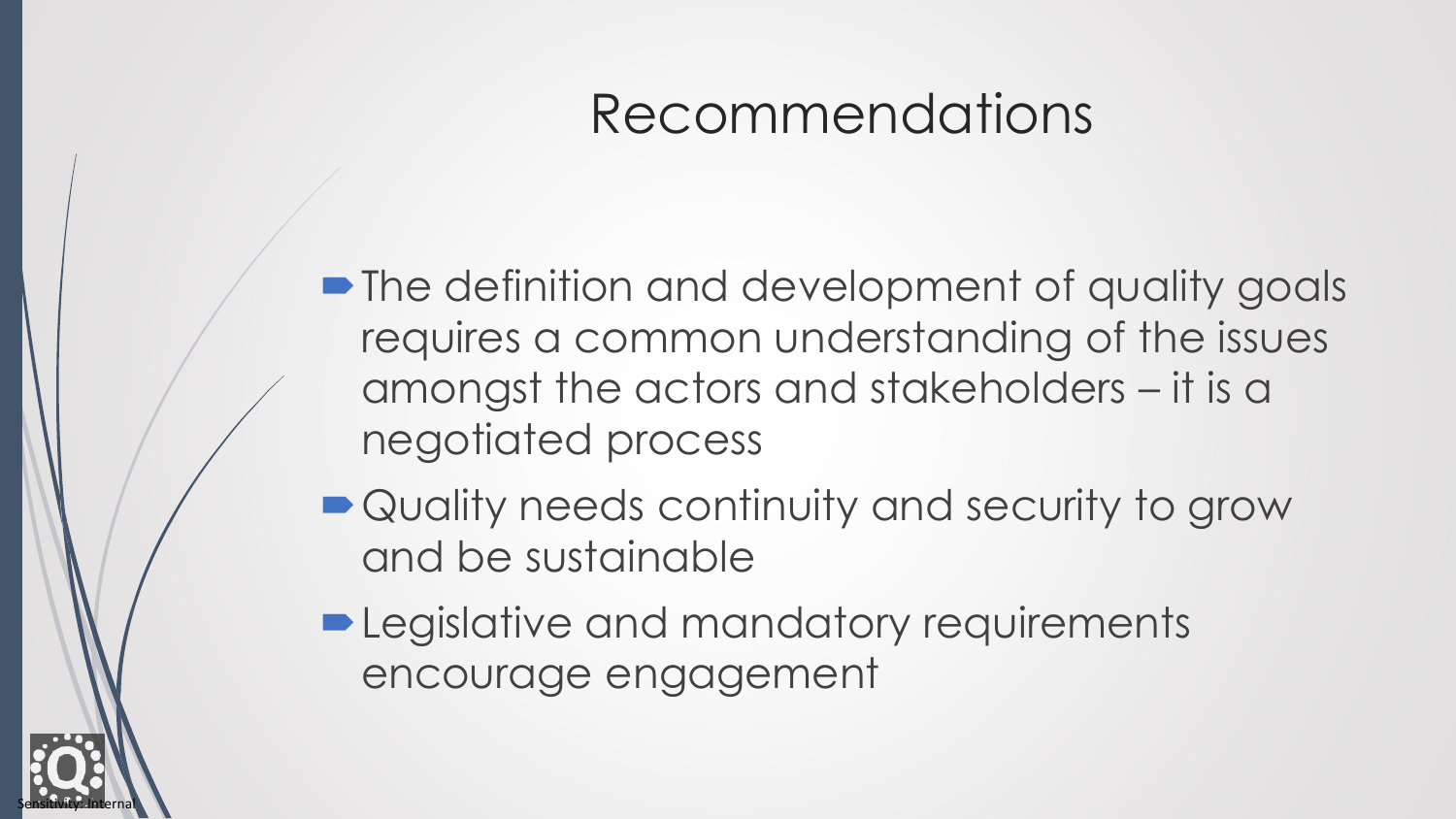# References

Allen, T.D., Finkelstein, L.M., and Poteet, M.L. (2009). *Designing Workplace Mentoring Programs: An Evidence-Based Approach.*  Chichester: Blackwell Publishing.

Hooley, T. and Rice, S. (2018). Ensuring quality in career guidance: a critical review. British Journal of Guidance and Counselling, DOI: [10.1080/03069885.2018.1480012](https://doi.org/10.1080/03069885.2018.1480012)

Karcher, M.J., Kuperminc, G.P., Portwood, S.G, Sipe, C.L., and Taylor, A.S. (2006). Mentoring programs: a framework to inform program development, research, and evaluation. *Journal of Community Psychology,* 34(6): 709-725.